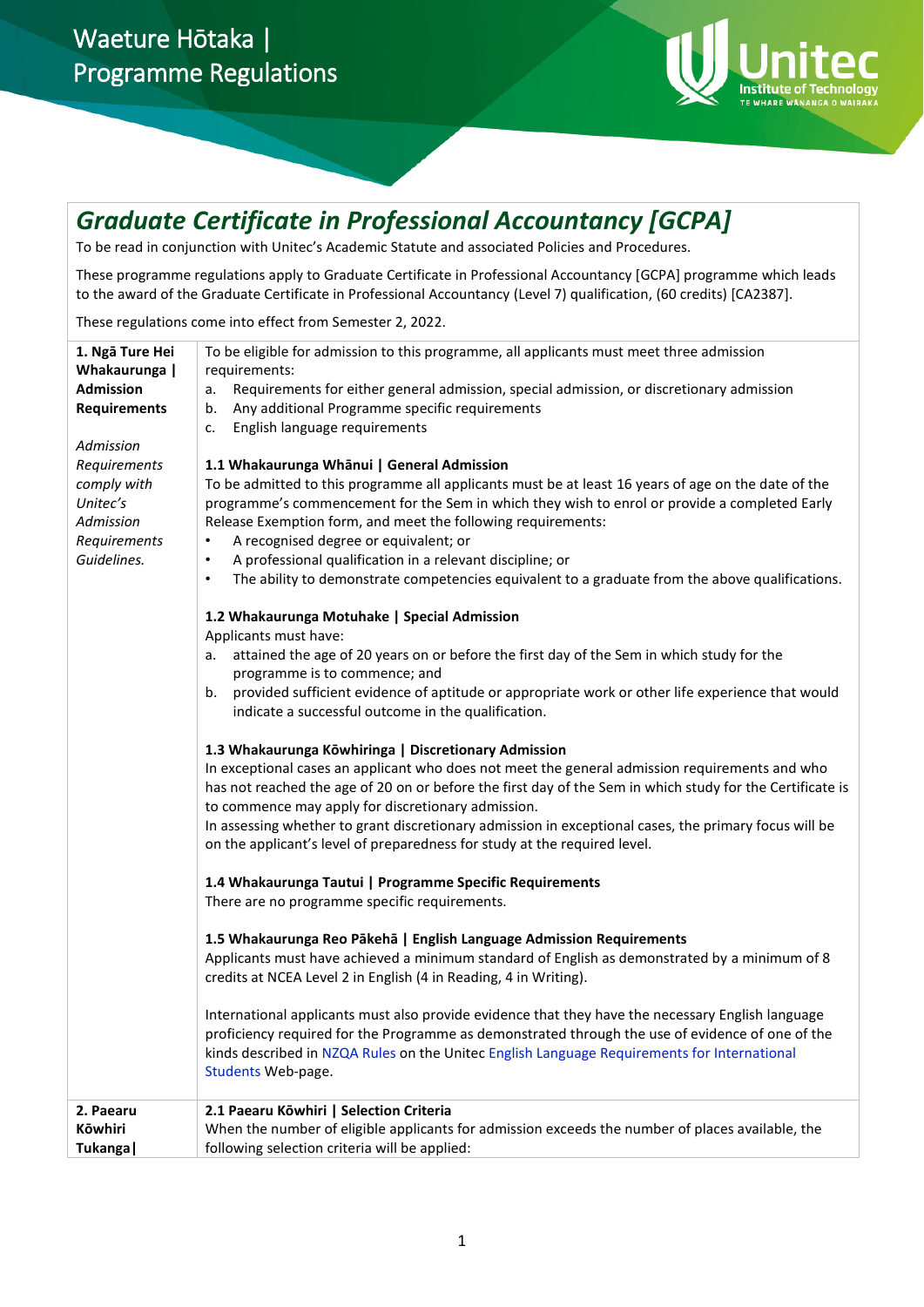| <b>Selection Criteria</b><br>& Process                 | intention to meet the academic requirements of professional accounting bodies, such as the New<br>a.<br>Zealand Institute of Chartered Accountants;<br>academic and professional qualifications in advance of those in 1.1 General Admission above;<br>b. |                                                                                                |                                                                                                |                      |                                                                                                       |  |
|--------------------------------------------------------|-----------------------------------------------------------------------------------------------------------------------------------------------------------------------------------------------------------------------------------------------------------|------------------------------------------------------------------------------------------------|------------------------------------------------------------------------------------------------|----------------------|-------------------------------------------------------------------------------------------------------|--|
| <b>Selection Criteria</b>                              | an Accountancy background or relevant work experience.<br>$C_{\star}$                                                                                                                                                                                     |                                                                                                |                                                                                                |                      |                                                                                                       |  |
| and Processes                                          |                                                                                                                                                                                                                                                           | Applicants who meet the maximum number of listed criteria will be the preferred candidates     |                                                                                                |                      |                                                                                                       |  |
| comply with                                            |                                                                                                                                                                                                                                                           |                                                                                                |                                                                                                |                      |                                                                                                       |  |
| Unitec's                                               | 2.2 Tukanga Kōwhiri   Selection Process                                                                                                                                                                                                                   |                                                                                                |                                                                                                |                      |                                                                                                       |  |
| Admission                                              |                                                                                                                                                                                                                                                           | Selection will be made by Unitec staff members with the delegated authority to offer places to |                                                                                                |                      |                                                                                                       |  |
| Requirements                                           |                                                                                                                                                                                                                                                           |                                                                                                |                                                                                                |                      | applicants. These staff members will select students on the basis of written information supplied on  |  |
| Guidelines.                                            |                                                                                                                                                                                                                                                           |                                                                                                |                                                                                                |                      | the enrolment form. At the discretion of the staff members, an interview (face-to-face or electronic) |  |
|                                                        |                                                                                                                                                                                                                                                           |                                                                                                |                                                                                                |                      | may be required. A list of delegated staff members is maintained by the Programme Academic Quality    |  |
|                                                        |                                                                                                                                                                                                                                                           |                                                                                                |                                                                                                |                      |                                                                                                       |  |
|                                                        |                                                                                                                                                                                                                                                           | Committee (PAQC) responsible for the programme.                                                |                                                                                                |                      |                                                                                                       |  |
| 3. Ngā Ture Hei                                        |                                                                                                                                                                                                                                                           | 3.1 Whakaemi Tūtukitanga   Credit Accumulation                                                 |                                                                                                |                      |                                                                                                       |  |
| Whakawhiwhi                                            |                                                                                                                                                                                                                                                           |                                                                                                | To be awarded the Graduate Certificate in Professional Accountancy a student must successfully |                      |                                                                                                       |  |
| Tohu                                                   | complete a minimum of 60 credits in the pattern set out in Table 1 from the courses set out in Table                                                                                                                                                      |                                                                                                |                                                                                                |                      |                                                                                                       |  |
| Mātauranga                                             | 2.                                                                                                                                                                                                                                                        |                                                                                                |                                                                                                |                      |                                                                                                       |  |
| <b>Requirements</b>                                    |                                                                                                                                                                                                                                                           |                                                                                                |                                                                                                |                      |                                                                                                       |  |
| for the Award of                                       | Table 1: Credit Requirements for Graduate Diploma in Professional Accountancy                                                                                                                                                                             |                                                                                                |                                                                                                |                      |                                                                                                       |  |
| the Programme                                          | Level                                                                                                                                                                                                                                                     | Core Credits                                                                                   | <b>Elective Credits</b>                                                                        | <b>Total Credits</b> |                                                                                                       |  |
|                                                        | 7                                                                                                                                                                                                                                                         | 45                                                                                             |                                                                                                | 45                   |                                                                                                       |  |
| Requirements                                           | 5, 6 or 7                                                                                                                                                                                                                                                 |                                                                                                | 15                                                                                             | 15                   |                                                                                                       |  |
| comply with<br>Unitec's                                |                                                                                                                                                                                                                                                           | 45                                                                                             | 15                                                                                             | 60                   |                                                                                                       |  |
|                                                        |                                                                                                                                                                                                                                                           |                                                                                                |                                                                                                |                      |                                                                                                       |  |
| Programme                                              |                                                                                                                                                                                                                                                           |                                                                                                |                                                                                                |                      |                                                                                                       |  |
| Completion and                                         |                                                                                                                                                                                                                                                           |                                                                                                |                                                                                                |                      |                                                                                                       |  |
| <b>Awards Policy</b>                                   |                                                                                                                                                                                                                                                           |                                                                                                |                                                                                                |                      |                                                                                                       |  |
| and associated                                         |                                                                                                                                                                                                                                                           |                                                                                                |                                                                                                |                      |                                                                                                       |  |
| procedure.                                             |                                                                                                                                                                                                                                                           |                                                                                                |                                                                                                |                      |                                                                                                       |  |
|                                                        |                                                                                                                                                                                                                                                           | Table 2: Course Details - Graduate Diploma in Professional Accountancy                         |                                                                                                |                      |                                                                                                       |  |
| All courses are Elective and shown in <i>italics</i> . |                                                                                                                                                                                                                                                           |                                                                                                |                                                                                                |                      |                                                                                                       |  |

| <b>Restrictions</b> | $Co-$<br>requisites | Credits   Pre-requisites                |    | <b>Course Name</b>                                                                                               | Course No                                |
|---------------------|---------------------|-----------------------------------------|----|------------------------------------------------------------------------------------------------------------------|------------------------------------------|
|                     |                     |                                         |    | Choose a minimum of 45 credits from the following Core Level 7 courses                                           |                                          |
|                     |                     | Relevant Academic<br>Authority approval | 15 | <b>Advanced Financial</b><br>Accounting                                                                          | ACTY7201                                 |
|                     |                     | Relevant Academic<br>Authority approval | 15 | <b>Advanced Auditing</b>                                                                                         | ACTY7209                                 |
|                     |                     | Relevant Academic<br>Authority approval | 15 | <b>Advanced Management</b><br>Accounting                                                                         | ACTY7212                                 |
|                     |                     | Relevant Academic<br>Authority approval | 15 | <b>Business Analytics</b>                                                                                        |                                          |
|                     |                     |                                         |    | Choose a further 15 credits from any level 5, 6 or 7 courses above, or in the Bachelor of Business that have not |                                          |
|                     |                     |                                         |    |                                                                                                                  | <b>BSNS7162</b><br>already been studied. |

**3.2 Mahi Waehanga Pāhekoheko | Integrated and Work-based components** There are no work-based components in this programme

## **3.3 Mahi Akoranga I A Wāhanga | Course Load per Semester**

The normal full-time course load is 60 credits per Semester.

## **3.4 Whakaurunga Takiwā | Enrolment Periods**

The normal enrolment period is 6 months (full-time study) or 3 years (part-time study).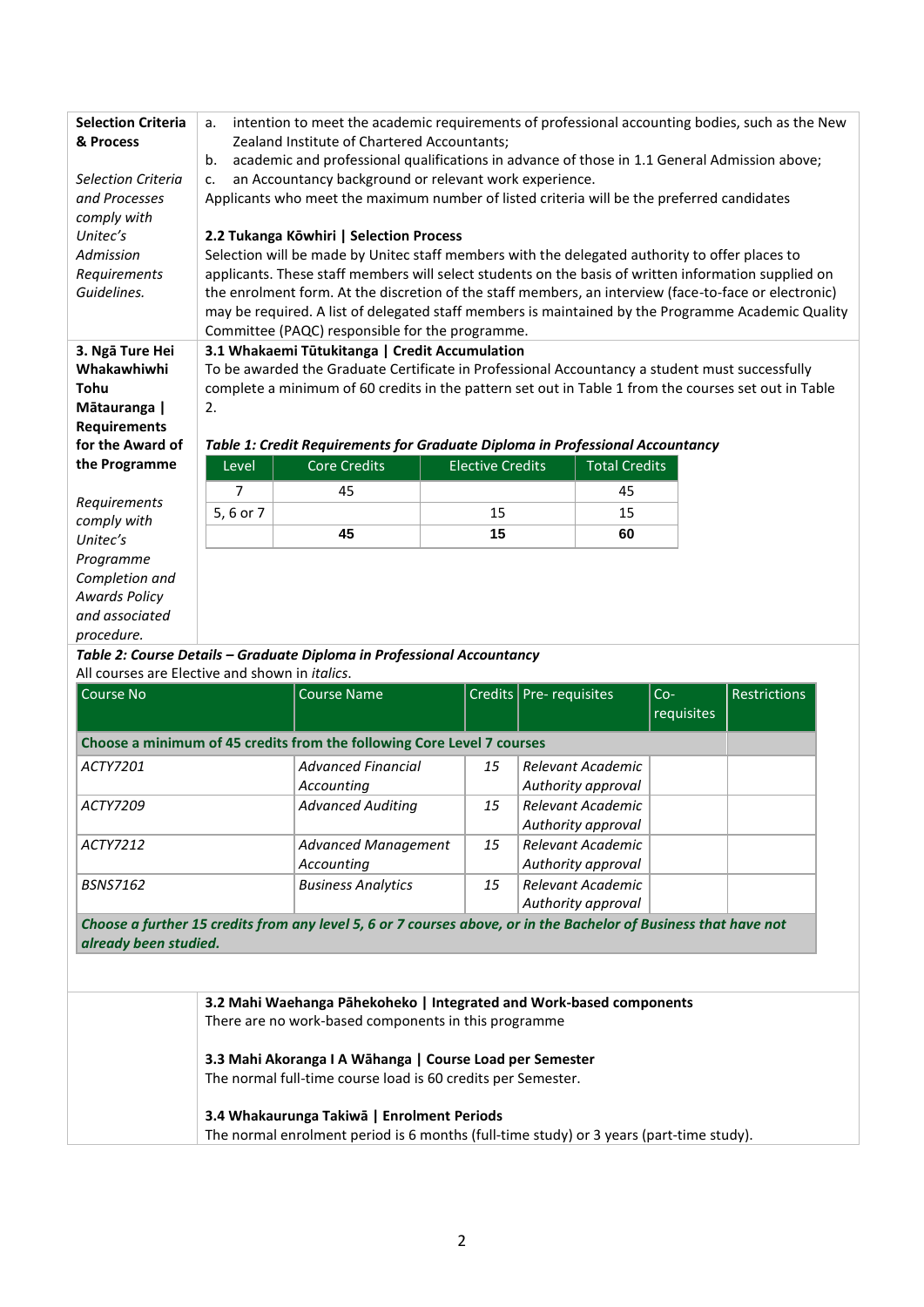|                                                      |                                                                                                                                                                                                                                                                                                                                                          | The maximum period to complete this Programme is 4 years.       |        |                                          | Students who are prevented by ill health, or other cause, from completing the programme<br>approve suspension of enrolment for up to a maximum of 1 Semester. | requirements within the maximum period of enrolment, the relevant academic authority may                     |
|------------------------------------------------------|----------------------------------------------------------------------------------------------------------------------------------------------------------------------------------------------------------------------------------------------------------------------------------------------------------------------------------------------------------|-----------------------------------------------------------------|--------|------------------------------------------|---------------------------------------------------------------------------------------------------------------------------------------------------------------|--------------------------------------------------------------------------------------------------------------|
|                                                      |                                                                                                                                                                                                                                                                                                                                                          | 3.5 Whakawhiwhi Tāpiripiri   Additional Awards                  |        |                                          |                                                                                                                                                               |                                                                                                              |
|                                                      |                                                                                                                                                                                                                                                                                                                                                          | There are no additional awards available in this programme.     |        |                                          |                                                                                                                                                               |                                                                                                              |
| 4. Tūtukitanga                                       |                                                                                                                                                                                                                                                                                                                                                          | 4.1 Whakawhiti Tūtukitanga   Cross Credit                       |        |                                          |                                                                                                                                                               |                                                                                                              |
| Whakamihi  <br><b>Credit</b>                         |                                                                                                                                                                                                                                                                                                                                                          | first enrolment in the programme.                               |        |                                          |                                                                                                                                                               | Credits will not be awarded for successful study that took place more than 5 years prior to the date of      |
| Recognition                                          | а.                                                                                                                                                                                                                                                                                                                                                       |                                                                 |        |                                          |                                                                                                                                                               | A student may be awarded credits or exemptions in recognition of successful equivalent study, at             |
|                                                      |                                                                                                                                                                                                                                                                                                                                                          | the same or a higher level in the context of another programme. |        |                                          |                                                                                                                                                               |                                                                                                              |
| Credit                                               | b.                                                                                                                                                                                                                                                                                                                                                       | The credit recognition may be:                                  |        |                                          |                                                                                                                                                               |                                                                                                              |
| Recognition                                          | i.                                                                                                                                                                                                                                                                                                                                                       |                                                                 |        |                                          |                                                                                                                                                               | specified, where there is direct equivalence of the learning outcomes of a completed                         |
| complies with                                        |                                                                                                                                                                                                                                                                                                                                                          |                                                                 |        | course and a course in the programme; or |                                                                                                                                                               |                                                                                                              |
| Unitec's                                             | ii.                                                                                                                                                                                                                                                                                                                                                      |                                                                 |        |                                          | philosophy but there is no exact match in the programme's courses.                                                                                            | unspecified, where the previous study has taken place in a programme with a similar                          |
| Assessment,<br>Moderation and                        | c.                                                                                                                                                                                                                                                                                                                                                       |                                                                 |        |                                          | Cross credits will not be given for an Internship Based Learning Course.                                                                                      |                                                                                                              |
| Grades Policy and                                    |                                                                                                                                                                                                                                                                                                                                                          |                                                                 |        |                                          |                                                                                                                                                               |                                                                                                              |
| associated                                           |                                                                                                                                                                                                                                                                                                                                                          | 4.2 Aromatawai Tōmua   Assessment of Prior Learning (APL)       |        |                                          |                                                                                                                                                               |                                                                                                              |
| procedure.                                           |                                                                                                                                                                                                                                                                                                                                                          |                                                                 |        |                                          |                                                                                                                                                               | Assessment of Prior Learning is available for all courses in this programme. APL decisions will be made      |
|                                                      |                                                                                                                                                                                                                                                                                                                                                          |                                                                 |        |                                          | on a case-by-case basis under the Unitec Assessment of Prior Learning Procedure.                                                                              |                                                                                                              |
| 5. Waeture<br>Aromatawai                             |                                                                                                                                                                                                                                                                                                                                                          | 5.1 Paparahi Aromatawai   Assessment Basis                      |        |                                          |                                                                                                                                                               |                                                                                                              |
| <b>Assessment</b>                                    | Assessment in this programme uses an achievement-based (11-point) grading scales for courses.                                                                                                                                                                                                                                                            |                                                                 |        |                                          |                                                                                                                                                               |                                                                                                              |
| <b>Regulations</b>                                   | In order to achieve a passing grade for a course in which there is a final examination, all students must<br>achieve at least 40% in the final examination for that course.                                                                                                                                                                              |                                                                 |        |                                          |                                                                                                                                                               |                                                                                                              |
| Assessment<br>Regulations<br>comply with<br>Unitec's | 5.2 Ākoranga Taumata   Course grades<br>Course grades will be determined by the mathematical aggregation of weighted assessment marks<br>and reported according to the following scales. Participants must obtain at least 50% overall score in<br>order to pass achievement-based assessment.<br>Table 3a: Achievement based 11-point assessment system |                                                                 |        |                                          |                                                                                                                                                               |                                                                                                              |
| Assessment,<br>Moderation and                        | Grade                                                                                                                                                                                                                                                                                                                                                    | Meaning                                                         | Result |                                          | Percentage                                                                                                                                                    |                                                                                                              |
| Grades Policy and                                    | A+                                                                                                                                                                                                                                                                                                                                                       | Distinction                                                     |        | <b>Credits Earned</b>                    | $90 - 100$                                                                                                                                                    |                                                                                                              |
| associated                                           | Α                                                                                                                                                                                                                                                                                                                                                        | Distinction                                                     |        | <b>Credits Earned</b>                    | $85 - 89$                                                                                                                                                     |                                                                                                              |
| procedure.                                           | А-                                                                                                                                                                                                                                                                                                                                                       | Distinction                                                     |        | <b>Credits Earned</b>                    | $80 - 84$                                                                                                                                                     |                                                                                                              |
|                                                      | B+                                                                                                                                                                                                                                                                                                                                                       | Merit                                                           |        | <b>Credits Earned</b>                    | $75 - 79$                                                                                                                                                     |                                                                                                              |
|                                                      | В                                                                                                                                                                                                                                                                                                                                                        | Merit                                                           |        | <b>Credits Earned</b>                    | $70 - 74$                                                                                                                                                     |                                                                                                              |
|                                                      | <b>B-</b>                                                                                                                                                                                                                                                                                                                                                | Merit                                                           |        | <b>Credits Earned</b>                    | $65 - 69$                                                                                                                                                     |                                                                                                              |
|                                                      | $C+$                                                                                                                                                                                                                                                                                                                                                     | Pass                                                            |        | <b>Credits Earned</b>                    | $60 - 64$                                                                                                                                                     |                                                                                                              |
|                                                      | C                                                                                                                                                                                                                                                                                                                                                        | Pass                                                            |        | <b>Credits Earned</b>                    | $55 - 59$                                                                                                                                                     |                                                                                                              |
|                                                      | $C -$                                                                                                                                                                                                                                                                                                                                                    | Pass                                                            |        | <b>Credits Earned</b>                    | $50 - 54$                                                                                                                                                     |                                                                                                              |
|                                                      | D                                                                                                                                                                                                                                                                                                                                                        | Fail                                                            |        | No Credits Earned                        | $40 - 49$                                                                                                                                                     |                                                                                                              |
|                                                      | E                                                                                                                                                                                                                                                                                                                                                        | Fail                                                            |        | No Credits Earned                        | $0 - 39$                                                                                                                                                      |                                                                                                              |
|                                                      |                                                                                                                                                                                                                                                                                                                                                          | 5.3 Paearu Taumata   Grade Criteria                             |        |                                          |                                                                                                                                                               |                                                                                                              |
|                                                      | Students may be awarded one of the following grades for a course:                                                                                                                                                                                                                                                                                        |                                                                 |        |                                          |                                                                                                                                                               |                                                                                                              |
|                                                      |                                                                                                                                                                                                                                                                                                                                                          | Table 4: Grade Criteria                                         |        |                                          |                                                                                                                                                               |                                                                                                              |
|                                                      | Criteria<br>Grade<br><b>Meaning</b>                                                                                                                                                                                                                                                                                                                      |                                                                 |        |                                          |                                                                                                                                                               |                                                                                                              |
|                                                      | <b>CR</b>                                                                                                                                                                                                                                                                                                                                                | <b>Credit Recognition</b>                                       |        |                                          | recognition from another qualification                                                                                                                        | The student has applied for and been awarded a credit                                                        |
|                                                      | <b>CTG</b>                                                                                                                                                                                                                                                                                                                                               | Continuing                                                      |        | earned                                   |                                                                                                                                                               | The Course runs for more than one Sem and the final<br>Summative Assessment has not yet occurred. No Credits |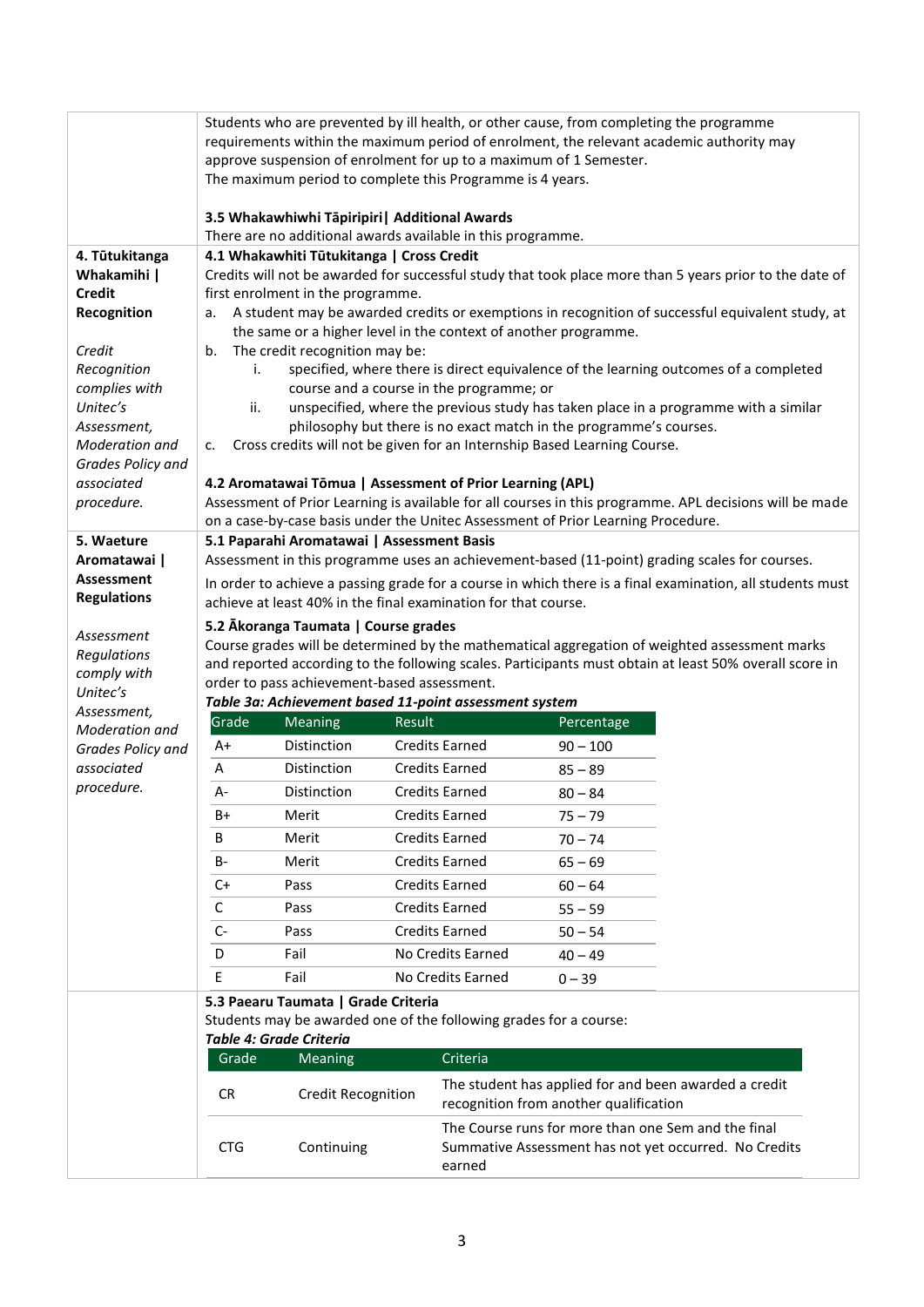|                                                                               | <b>DEF</b>                                                                                                                                                                                                                                                                                                                  | Deferred                            | The student has approval to complete a Course<br>Assessment beyond the schedule date. Unless an<br>exception has been approved, any Deferred Grade<br>remaining on a student's record beyond a duration equal<br>to that of the original course will be changed to the<br>grade to which the Student would otherwise be entitled.<br>No Credits earned. |  |  |
|-------------------------------------------------------------------------------|-----------------------------------------------------------------------------------------------------------------------------------------------------------------------------------------------------------------------------------------------------------------------------------------------------------------------------|-------------------------------------|---------------------------------------------------------------------------------------------------------------------------------------------------------------------------------------------------------------------------------------------------------------------------------------------------------------------------------------------------------|--|--|
|                                                                               | <b>DNC</b>                                                                                                                                                                                                                                                                                                                  | Did not Complete                    | The grade DNC (Did Not Complete) is recorded if a<br>student has either withdrawn after 75% of the<br>scheduled Course duration; or not attempted a<br>compulsory item of Assessment within a Course. No<br>Credits earned.                                                                                                                             |  |  |
|                                                                               | ES                                                                                                                                                                                                                                                                                                                          | <b>Student Exchange</b>             | The Student has completed an approved inter-<br>institutional exchange and it is not appropriate for<br>another grade to be awarded. No Credits earned.                                                                                                                                                                                                 |  |  |
|                                                                               | <b>NGA</b>                                                                                                                                                                                                                                                                                                                  | No Grade<br>Associated              | Course assessment and reporting of results are not<br>required for this course or are carried out by an external<br>agency. No Credits earned                                                                                                                                                                                                           |  |  |
|                                                                               | R                                                                                                                                                                                                                                                                                                                           | <b>Restricted Pass</b>              | The student has been awarded a restricted pass subject<br>to Relevant clause in this schedule. Credits earned.                                                                                                                                                                                                                                          |  |  |
|                                                                               | W                                                                                                                                                                                                                                                                                                                           | Withdrawn                           | The student withdraws from a Course after 10% of the<br>scheduled Course duration and up to, or at, the date at<br>which 75% of the scheduled Course has passed. No<br>credits earned.                                                                                                                                                                  |  |  |
|                                                                               | #                                                                                                                                                                                                                                                                                                                           | <b>Estimated Grade</b>              | If any portion of Summative Assessment has been<br>estimated, the final grade will be an estimated grade,<br>and annotated "#" on the Student's Academic Record.                                                                                                                                                                                        |  |  |
| 6. Aromatawai<br>Mahinga  <br>Assessment<br>Procedures                        | 6.1 Akoranga Aromatawai   Course Assessment<br>Courses employ both formative and summative assessment activities. Formative assessments do not<br>contribute to the final grade for a given course. All summative assessment elements are compulsory<br>unless otherwise approved and noted in course information.          |                                     |                                                                                                                                                                                                                                                                                                                                                         |  |  |
| Assessment<br>Procedures<br>comply with<br>Unitec's                           |                                                                                                                                                                                                                                                                                                                             |                                     | Students must attempt all compulsory assessment activities in order to pass and receive credit for any<br>course. Students who do not attempt a compulsory item of assessment may be awarded a 'Did Not<br>Complete'(DNC) for the whole course and may not earn any credits.                                                                            |  |  |
| Assessment<br>Moderation and<br>Grades Policy and<br>associated<br>procedure. | 6.2 Aromatawai I Roto I Te Reo   Assessment in Te Reo<br>All students have the right to submit any summative assessment task in Te reo Māori. The process for<br>submission of summative assessment work in Te reo Māori is governed by the Unitec Assessment in<br>Te Reo Māori procedure and detailed in course material. |                                     |                                                                                                                                                                                                                                                                                                                                                         |  |  |
|                                                                               | a.                                                                                                                                                                                                                                                                                                                          |                                     | 6.3 Tāpaetanga Tōmuri   Submission and late submission of work<br>The due dates for all summative assessment work will be notified at the commencement of each                                                                                                                                                                                          |  |  |
|                                                                               | course.<br>b.                                                                                                                                                                                                                                                                                                               | inclusive of weekends.              | Any assessment that is submitted late (and does not have a prior approved extension) will be<br>penalised by a deduction of 10% per day of the participants assignment mark, up to five (5) days,                                                                                                                                                       |  |  |
|                                                                               | c.                                                                                                                                                                                                                                                                                                                          | Handbooks and course documentation. | Applications for extensions must be made by according to procedure noted in Student                                                                                                                                                                                                                                                                     |  |  |
|                                                                               | d.                                                                                                                                                                                                                                                                                                                          |                                     | Any extension will be carried out within a specified time period as agreed with the relevant<br>academic authority and no further extensions will be granted.                                                                                                                                                                                           |  |  |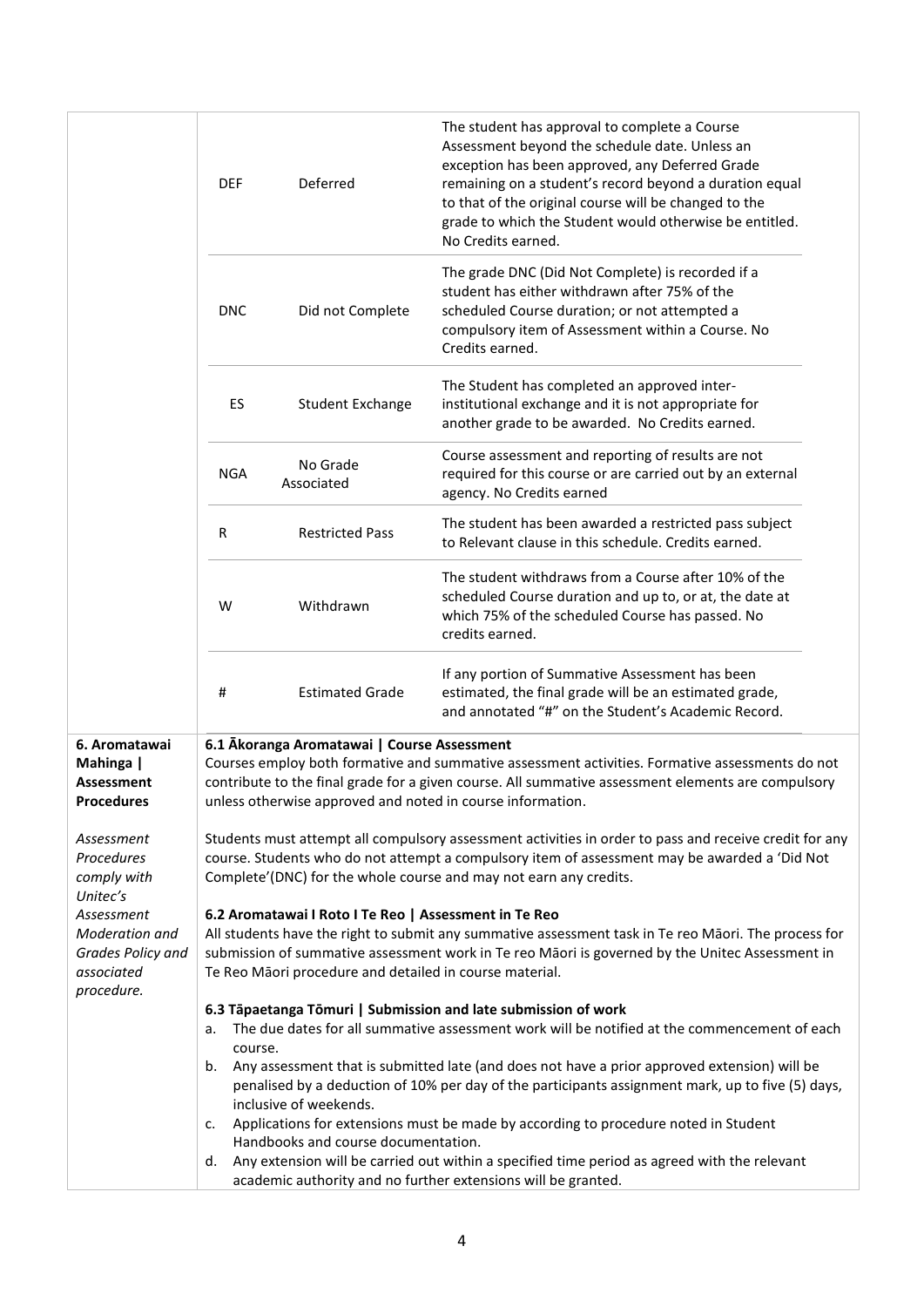|                   | No assignment will be accepted five (5) days (inclusive of weekends) after the due date. If the<br>e.<br>assessment is not compulsory, the participants will receive a 'zero' grade for that assignment. If<br>the assignment is compulsory, then the participants will receive a Did Not Complete (DNC) grade<br>for the entire course.<br>6.4 Whakamātautau Anō   Resubmission or Reassessment<br>Resubmission/reassessment is not available for any course in this programme.<br>6.5 Ahuatanga Aromatawai Motuhake   Affected Performance Consideration<br>A student may apply for Affected Performance Consideration (APC) if:<br>The student is unable to attend an examination, compulsory assessment or fixed time and place<br>assessment activity due to illness, injury, bereavement or other critical circumstances<br>The student's preparation for, or performance in an examination or any summative assessment<br>$\bullet$<br>has been seriously impaired due to circumstances beyond their control<br>Applications for APC are made by a student within 5 working days of the affected assessment event.<br>Decisions to approve an APC and to apply any remedy are made according to the Assessment and<br>Grading Procedures and Regulations. |
|-------------------|------------------------------------------------------------------------------------------------------------------------------------------------------------------------------------------------------------------------------------------------------------------------------------------------------------------------------------------------------------------------------------------------------------------------------------------------------------------------------------------------------------------------------------------------------------------------------------------------------------------------------------------------------------------------------------------------------------------------------------------------------------------------------------------------------------------------------------------------------------------------------------------------------------------------------------------------------------------------------------------------------------------------------------------------------------------------------------------------------------------------------------------------------------------------------------------------------------------------------------------------------------------|
|                   | 6.6 Pāhi Rāhui   Restricted Pass<br>Restricted passes are not available in this programme.                                                                                                                                                                                                                                                                                                                                                                                                                                                                                                                                                                                                                                                                                                                                                                                                                                                                                                                                                                                                                                                                                                                                                                       |
|                   | 6.7 Tuaruatanga   Repeating Courses<br>Students who are repeating a Level 1-8 course would normally be required to submit all assessment<br>items. In some cases, with the prior approval of the relevant academic authority, students may not be<br>required to repeat an equivalent assessment item that they had previously passed. This should be<br>negotiated within the first two weeks of the commencement of the course and will specify any course<br>grade that will be carried over.                                                                                                                                                                                                                                                                                                                                                                                                                                                                                                                                                                                                                                                                                                                                                                 |
|                   | Students may enrol and repeat a course that they have failed only once. Permission to enrol for a<br>third time is governed by Exclusion provisions below.                                                                                                                                                                                                                                                                                                                                                                                                                                                                                                                                                                                                                                                                                                                                                                                                                                                                                                                                                                                                                                                                                                       |
|                   | 6.8 Whakakorenga   Exclusions<br>No student will be allowed to enrol in any course more than twice unless there are exceptional<br>circumstances approved by the relevant academic authority.<br>Any Student who fails to achieve at least 50 per cent of the credits that he or she is enrolled in in<br>a.<br>any 12-month period may be excluded by the relevant Academic Authority from re-enrolling in<br>any further courses. The decision whether students can re-enrol in further courses will be based<br>on a student's likelihood of succeeding in further study and will be made by the relevant Head of<br>School.<br>When calculating the 12-month period in a. above, Unitec reserves the right to include any<br>b.<br>relevant time spent by the Student studying at another tertiary institution.                                                                                                                                                                                                                                                                                                                                                                                                                                              |
|                   | A Student who has not achieved a Pass Grade in the same Course on two occasions shall not be<br>c.<br>enrolled again for that Course except with the permission of the relevant Academic Authority.<br>The relevant Academic Authority will advise the Student in writing of their decision, and the<br>d.<br>reasons for such decision, and any orders made.                                                                                                                                                                                                                                                                                                                                                                                                                                                                                                                                                                                                                                                                                                                                                                                                                                                                                                    |
|                   | <b>6.9 Examination Regulations</b><br>All formal examinations in this programme are governed by the Unitec Examinations Regulations;                                                                                                                                                                                                                                                                                                                                                                                                                                                                                                                                                                                                                                                                                                                                                                                                                                                                                                                                                                                                                                                                                                                             |
|                   | 6.10 Tono Pīra   Appeals<br>Students may appeal the decisions made under these regulations in accordance with the Student<br>Appeal Procedure.                                                                                                                                                                                                                                                                                                                                                                                                                                                                                                                                                                                                                                                                                                                                                                                                                                                                                                                                                                                                                                                                                                                   |
| 7. Whakaritenga   | 7.1 Whakamāramatanga ā-kaupapa   Definition of Terms                                                                                                                                                                                                                                                                                                                                                                                                                                                                                                                                                                                                                                                                                                                                                                                                                                                                                                                                                                                                                                                                                                                                                                                                             |
| Whānui            | In these regulations, unless the context otherwise requires, the following definitions shall apply:                                                                                                                                                                                                                                                                                                                                                                                                                                                                                                                                                                                                                                                                                                                                                                                                                                                                                                                                                                                                                                                                                                                                                              |
| General           | 'Relevant academic authority' refers to an individual or role holder, or in some cases a<br>٠                                                                                                                                                                                                                                                                                                                                                                                                                                                                                                                                                                                                                                                                                                                                                                                                                                                                                                                                                                                                                                                                                                                                                                    |
| <b>Provisions</b> | committee, who have been delegated the authority to make a decision within a specific                                                                                                                                                                                                                                                                                                                                                                                                                                                                                                                                                                                                                                                                                                                                                                                                                                                                                                                                                                                                                                                                                                                                                                            |